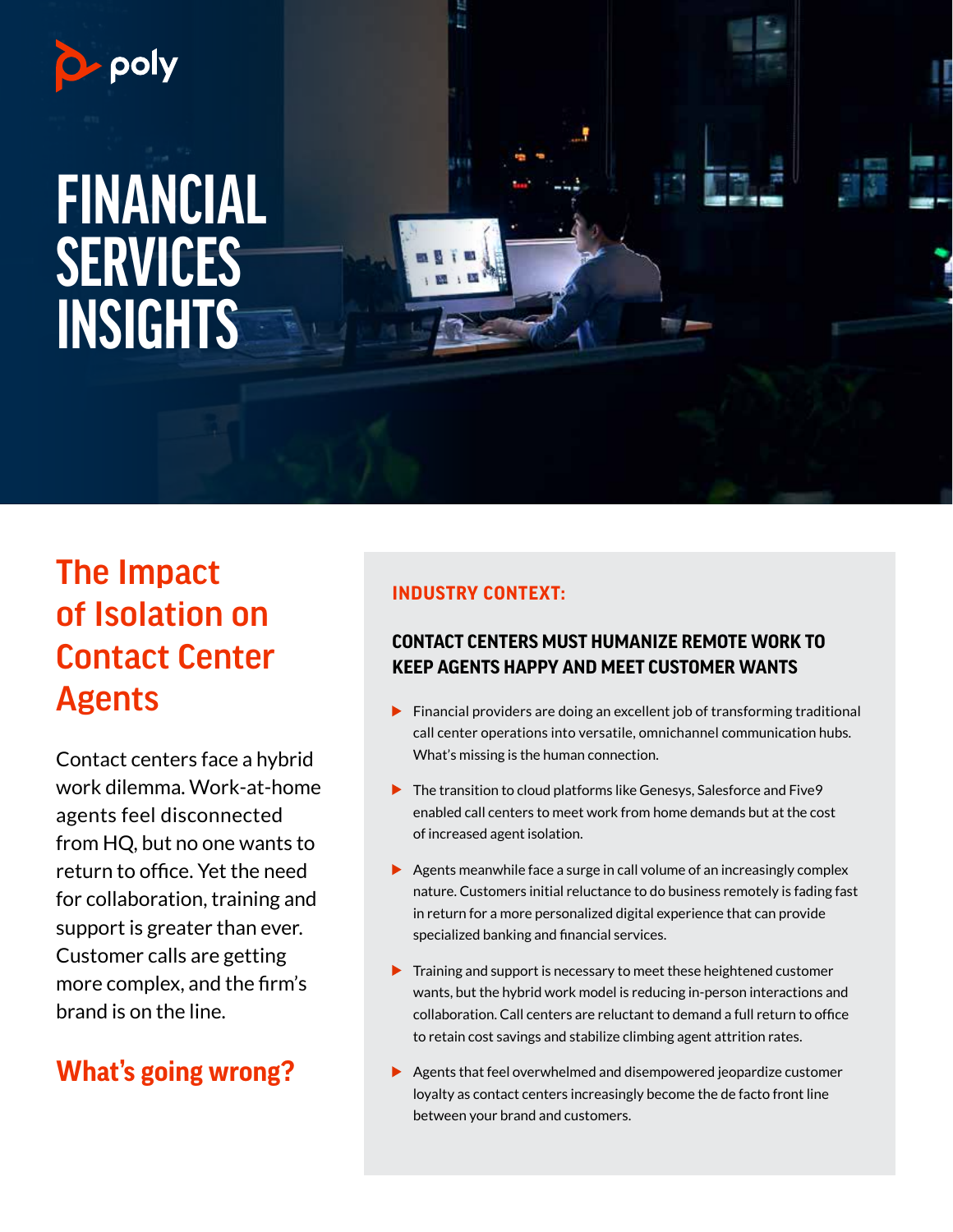## **KEY STATS:**

# **86%**

Percentage of contact centers that plan to implement permanent work-from-home models<sup>1</sup>



Percentage of call center staff that feel loneliness impacts their happiness at work, up 8 percent from 20202

# **86%**

Percentage of execs that rank agent engagement a top factor in delivering customer experience improvements<sup>3</sup>

## **POLY INSIGHT:**

The contact center hybrid work model is here to stay. **Empowering agents to work from anywhere** while mitigating any of the negative social effects is a new competitive differentiator — to keep workers happy, create positive customer interactions and protect your brand.

The challenge moving forward is how to replace daily face-to-face communication and physical interactions with virtual collaboration channels that **foster human connections** and remote engagement. Contact centers that provide professional-grade audio and video equipment elevate these virtual interactions and humanize agents remote experience with colleagues and customers, both of which increasingly expect a premium digital experience for their loyalty.

## **MAKE YOUR NEXT MOVE WITH POLY**

#### **To minimize agent isolation contact centers must:**

- Achieve 'Meeting Equity' with remote staff
- Reskill/upskill agents to perform more rewarding work
- Preserve team culture as hybrid work becomes permanent
- Democratize access to training and support
- 1. JD Power 'Work at Home Customer Service Model…' Customer Advisory Insight (2020)
- 2. 5th Talent 'Contact Center Industry Work at Home Study' (2021)
- 3. NICE inContact 'Improving Agent Experience is Essential…' (2020)

**Schedule a call with an expert today to learn the secret behind each strategy**

- [> Contact Us](https://www.poly.com/us/en/company/contact/sales)
- [> Learn More from Poly](https://www.poly.com/us/en/solutions/industry/financial-services)